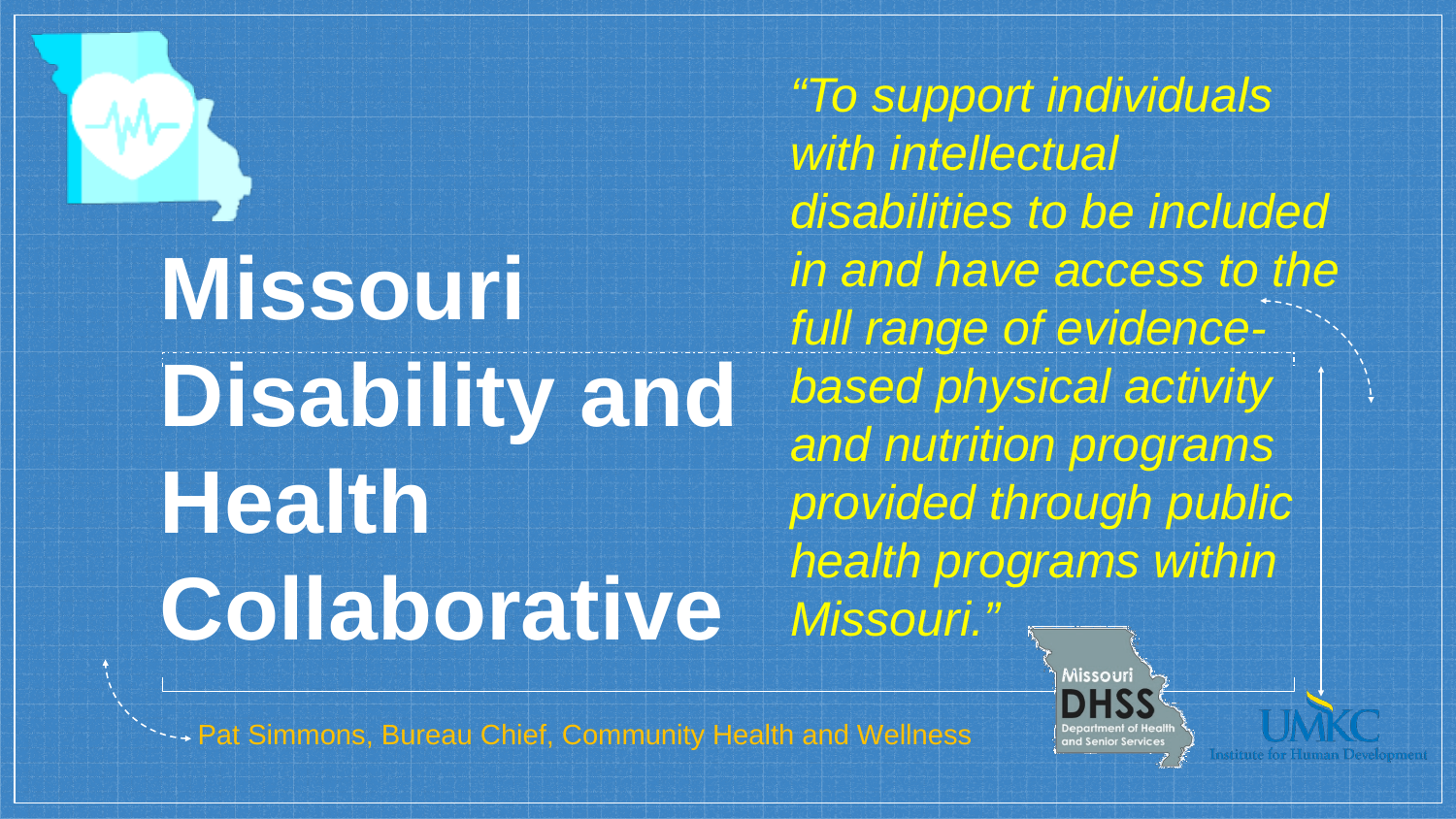## Building Communities for Better Health

#### Implementation Process:

- Worked with four communities over two years to implement PSE strategies inclusive of people with intellectual disabilities
- Coalition representative of community
- Assessment process
	- CHANGE/Community Health Inclusion Index assessment
	- Readiness
- **Ongoing training and technical assistance**

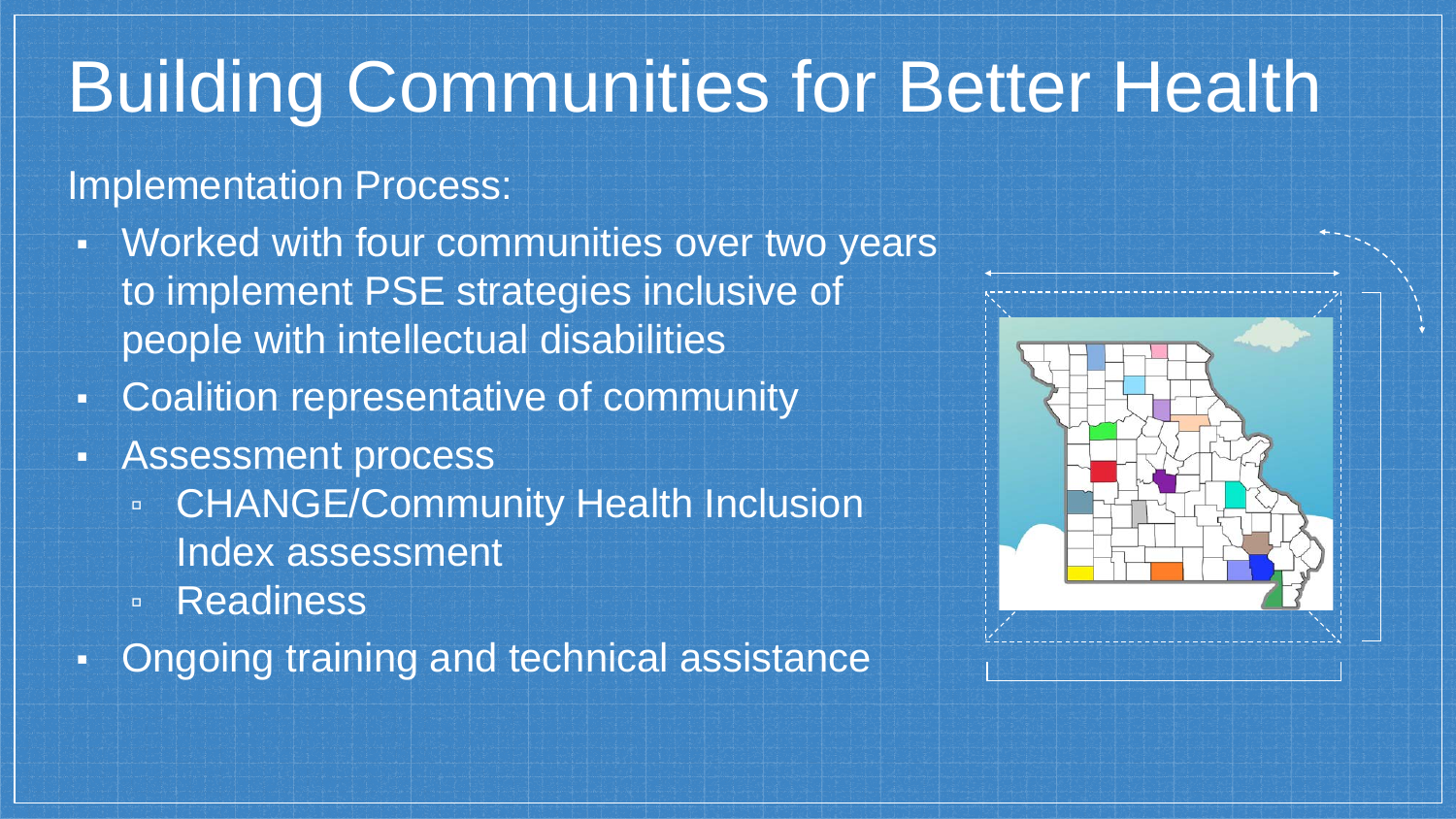### **Outcomes**

- Total population of pilot communities: 24,533 ▫ % population with disability: ~4,411
- Increased representation of people with IDD
- Change in culture
- **. Increased community knowledge of issues**
- **PSE changes in every community** 
	- Policy to allow care givers access
	- Caroline carts
	- Active transportation plans
	- Accessible parks





approx. 7/10 of a mile